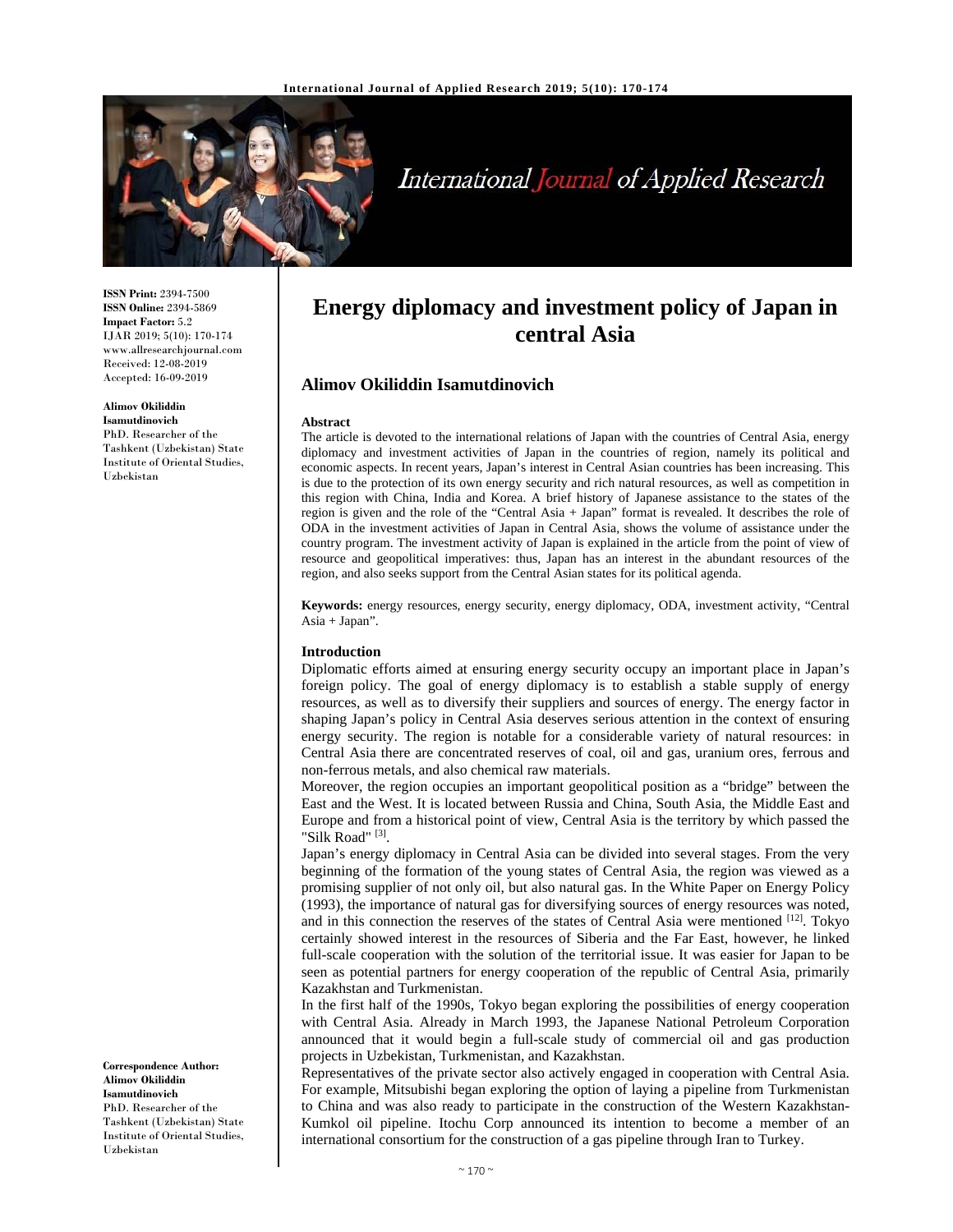The second stage is connected with the advancement of the doctrine of Eurasian diplomacy Hashimoto, in which for the first time the strategic directions of cooperation with Central Asia and the Caucasus were clearly outlined. In June-July 1997, a large delegation consisting of representatives of political, business and academic circles headed by K. Obuti visited Kazakhstan, Turkmenistan, Kyrgyzstan and Uzbekistan. One of the main theme of the talks was the discussion of investments in the energy sector. In April 1998, a delegation of large business – the Federation of Economic Organizations went to Kazakhstan and Uzbekistan. The main topic of the talks was the establishment of cooperation in the development of oil and gas fields. During this period, Japan's energy diplomacy began to gain force. The development of the energy sector of the Central Asian republics was considered by Tokyo as a way to push their economic development process and promote regional integration. The next stage of Japan's energy diplomacy in Central Asia can be counted from 2002. By this time, the prerequisites had been created for Japan to make another attempt to intensify ties with the region. After September 11, 2001, the United States, the main military and political ally of Japan, entrenched in Central Asia for the first time. A new balance of power has weakened China's position in the region and prompted Tokyo to more resolutely probe the possibilities of economic, primarily, energy projects in the region.

Now the Japanese energy strategy pays special attention to the countries of this region, and some Japanese companies are actively involved in oil and gas projects in the region.

The conceptual attitudes of the Japanese government towards Central Asia are being put into practice. For countries in the region with a multi-vector foreign policy, Japan has become an attractive international partner. Japan and the countries of Central Asia are bound by agreements on friendship and cooperation, strategic partnership and cooperation. One of the positive factors contributing to the successful development of political relations is that there are no unsolved international problems between Japan and the countries of Central Asia.

The paper is structured as follows. It describes the political and economic foundations and mechanisms of cooperation of Japan in Central Asia, energy diplomacy and cooperation of Japan with the countries of the region, problems and prospects Japan's investment activities in the region.

# **Research Methods**

Our core method is a qualitative, systemic, comparative, sociological, institutional, case study approach drawn from a synthesis of peer-reviewed literature as well as current reports and documents related to our theme. The system method helped determine the role of the energy component in the global political process, allowed to identify the relationship of the energy market participants and reveal the degree of influence that they have on each other. The comparative method made it possible to evaluate the mechanisms for implementing energy and investment policies and to identify the most effective forms and optimal ways to ensure energy security. The sociological method was necessary to identify the dependence of the energy and investment policies of countries on other areas of society: foreign and domestic policies, geopolitical and national characteristics, the economy as a whole, etc. The institutional method was applied in analyzing the activities

of state institutions and energy corporations of Japan in the field of energy and investment, as well as the role of states in ensuring national and regional energy security. The historical method helped to identify the main stages of development of energy diplomacy and investment policy of Japan in Central Asia and to make predictions about the future energy and investment course of the country. The case study method made it possible to investigate with concrete examples stable and temporary conditions and circumstances affecting the formation of mechanisms for energy diplomacy and investment activity, to determine the degree of dependence between various participants in this process and to identify the most influential actors in the energy sector.

### **Japan's policy in Central Asia**

The geopolitical importance of Central Asia is characterized by a location between Russia and China, adjacent to Afghanistan, Iran and Pakistan. This region is rich in energy resources, including oil and natural gas, as well as mineral resources such as uranium and rare metals. It attracts a lot of attention from the point of international energy security. The most sought-after for the Central Asian economy are advanced Japanese technologies in the fields of energy supply, medicine, urban infrastructure, and many others. Becoming with new geopolitical and internal challenges, they objectively become natural strategic partners.

In 2016, Japan was the fourth largest oil consumer in the world (4.037 million barrels per day (Mb/d)), and oil import dependency stood at 99.7 per cent [1]. Therefore, diplomatic efforts aimed at ensuring energy security occupy a key place in Japan's foreign policy. The goal of energy diplomacy is to establish a stable supply of energy resources, as well as to diversify their suppliers and sources of energy.

Japan since the 1990s has contributed to the diversification of the Central Asian transport corridors along both the East - West and North - South lines. Multibillion-dollar assistance was allocated for this purpose on a bilateral basis, as well as through the programs of international banks. Special attention was paid to communications in Uzbekistan - an important transit hub of the region.

In 1996, Prime Minister Hashimoto Ryutaro announced the first initiative to engage with Central Asia by conceptualizing the region within the broader Eurasian post-Soviet context. This initiative largely reflected the vision of Central Asia during the initial years of independence as a part of the Russian-dominated post-Soviet sphere. Japanese national interests pursued there included ensuring that Japanese economic and geopolitical interests were properly represented, and contributing to regional stability, peace, and development [4].

Hashimoto's initiative has largely been realized through the Silk Road Action Plan, jointly drafted by Japan's Ministry of Trade and Industry, Ministry of Foreign Affairs, and Ministry of Finance, and released in 1998. This plan defined three main pillars of engagement in CA: strengthening political dialogue, providing economic and natural resource development assistance, and cooperation in facilitating regional democratization and stabilization. In the follow-up to his initial concept, Hashimoto attempted to encourage Japanese businesses to participate more actively in the oil and gas resource–rich economies of CA.

The Japanese presence in Central Asia has been supported through two main channels: ODA to the region in the form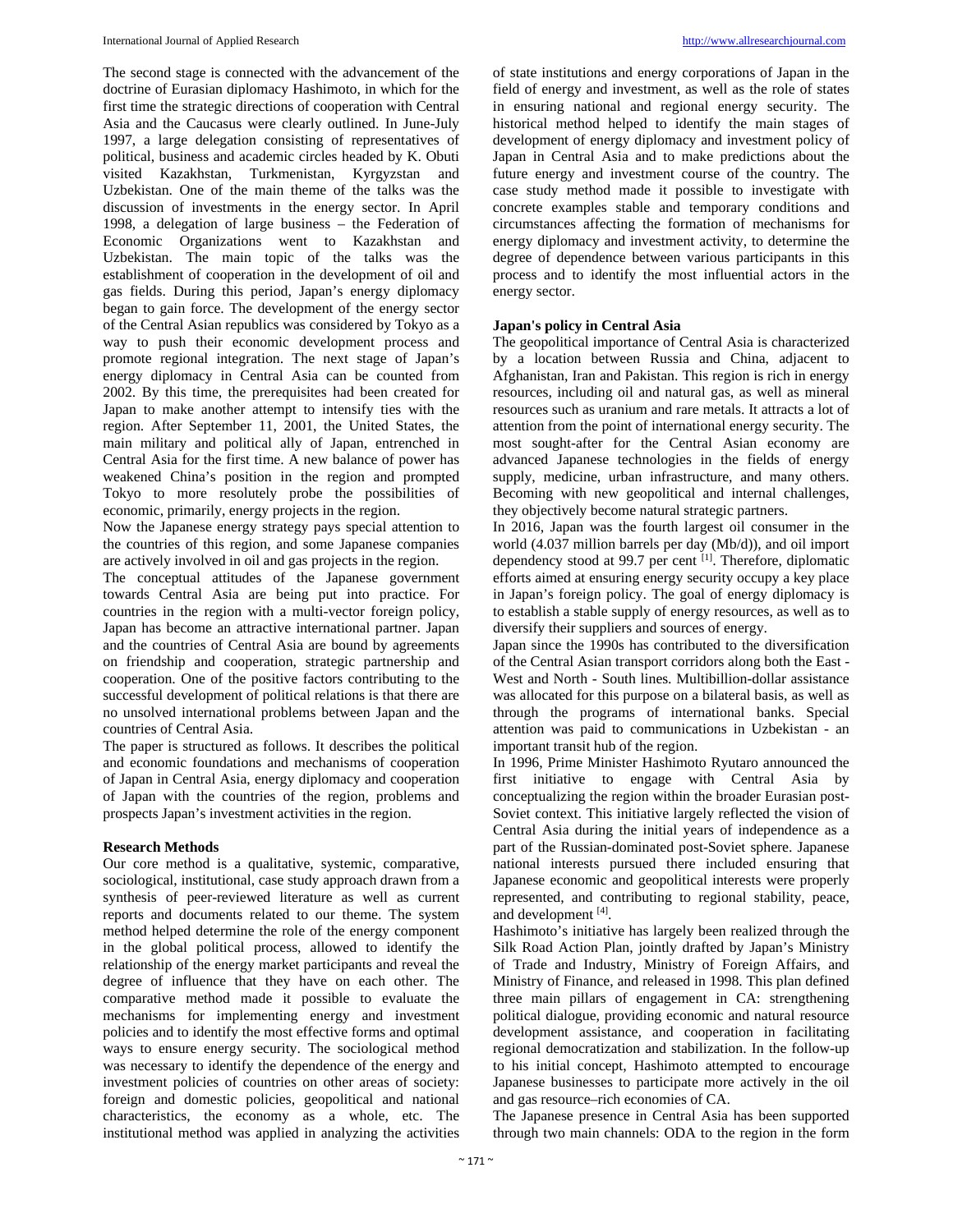of grants, technical cooperation, low-interest and interestfree loans, and other forms of financial assistance, amounting to over US\$2.5 billion over the years. The announced goals of Japan's ODA disbursements were: establishing a foundation for sustainable economic development, supporting democratization and the transition to market economies, and aiding countries in addressing their social problems. While ODA disbursements have symbolized a serious Japanese commitment to the region and contributed to much-needed assistance programs, their lack of efficiency and connection to the announced goals and to Japanese national interest have been frequently criticized both at home and abroad. The second channel was meant to be the active participation of Japanese businesses in advancing Japanese economic interests in the region. In this context, Tokyo sought to contribute to the development of energy-related projects in these oil-, gas-, and uraniumrich countries of Uzbekistan, Kazakhstan, and Turkmenistan and secure some portion of these energy resources for export to Japan<sup>[4]</sup>.

Japan's engagement policy under the Koizumi administration, formalized in the "Central Asia plus Japan Dialogue" initiative announced by Foreign Minister Kawaguchi Yuriko in 2004, was distinct because it encouraged both CA regional integration and enhancement of the countries' capacity to solve regional problems using regional means [5]. In 2006, Foreign Affairs Minister Taro Aso put forward the concept of the "Arc of Freedom and Prosperity" according to which Japan expressed solidarity with Western countries in strengthening democracy in unstable regions of the world.

By 2015, the SCO expanded to include long-standing Japanese partners, India and Pakistan. In the same year, the development of Japan's relations with the countries of Central Asia received a new impetus. Japanese Prime Minister Shinzo Abe made the first-ever visit to the countries of Central Asia, during which agreements were signed totaling \$ 27 billion. Among the deals: the construction of gas processing plants, chemical plants, as well as infrastructure development, logistics and telecommunications.

During the visit, Abe made promises of significant Japanese investment in the countries of Central Asia. In particular, plans were made for the construction of nuclear power plants and the extraction of rare earth metals in Kazakhstan, gas production and the development of the automotive industry in Uzbekistan, investments in Turkmen field "Galkynysh", and reconstruction of the "Manas" airport in Kyrgyzstan<sup>[14]</sup>.

In addition, relations between Japan and the Central Asian countries are part of the dynamically developing bond of East Asia - Central Asia, which is important to consider in the context of the promising pairing of post-Soviet integration projects and the Chinese program "One Belt, One Way". Of particular interest in this context is the moment chosen by the Japanese leadership to intensify relations with the region.

# **Japan Investment in Central Asia**

First of all, it is necessary to characterize the main features of the investment activities of Japan abroad. It should be immediately noted that the Asian region has always been one of the main areas of Japanese capital application:

according to JETRO statistics, in 2016 it was in the top five investment regions [8].

The main share of Japanese investment is mainly in the area of direct investment and covers industries such as engineering, trade and mining. Overseas private Japanese capital flows are complemented by official development assistance (ODA) funds. This is a preferential form of assistance in the development of national economic complexes of developing countries. ODA forms are concessional yen loans, technical and non-repayable financial assistance. After the end of the Cold War, Japan presented to the world a new Charter of ODA fundamental principles.

These principles are as follows:

- Development and environmental protection are inseparable;
- The use of military aid is excluded;
- The development of the military industry in the recipient countries must be brought under control;
- Efforts should be made to develop democracy and the principles of a market economy [7].

Official development assistance is provided in the form of grants, technical cooperation, as well as yen loans with a low or even zero interest rate <sup>[2]</sup>. At the same time, loans are allocated for the support and development of economic and social infrastructure facilities and grants are issued to the least developed countries in order to combat poverty and provide basic human needs. Technological assistance implies the creation of bases for the implementation of complex projects in the recipient countries, that is, the training of specialists and the study of problems of specific countries on the ground [6].

In the 1990s, Japan provided significant economic assistance to the countries of Central Asia. From 1992– 2000, its volume amounted to \$ 1.007 billion; of this amount, Uzbekistan received 396 million, Kazakhstan 306 million, Kyrgyzstan 290 million <sup>[13]</sup>. Kazakhstan, Kyrgyzstan and Uzbekistan were provided preferential loans for the modernization of transport infrastructure. Tokyo promoted the inclusion of the Organization of Economic Cooperation and Development of Central Asian States in the number of developing countries and the accession of Kazakhstan, Kyrgyzstan and Uzbekistan to the Asian Development Bank [12].

In the first half of the 2000s, the prerequisites were laid for the revitalization of Japanese policy in Central Asia. The rapprochement between Uzbekistan and the United States had a positive effect on relations between Tashkent and Tokyo, which in July 2002 were officially declared "strategic partnership" [9]. Uzbekistan became the first and so far the only Central Asian country with which Japan was connected by direct air traffic [16]. Attempts to entrust Japan with a more active and independent role in Central Asia were also motivated by the expansion of Chinese influence in the region, with wariness perceived by Japanese political and expert circles [15].

In 2004, Tokyo offered the Central Asian countries to complement bilateral relations with a multilateral format called the Dialogue "Central Asia plus Japan". The initiative of Japan received the support of all the states of the region, except Turkmenistan [10]. According to the concept of Japanese diplomacy, the multilateral dialogue was intended primarily to promote the development of intraregional cooperation in Central Asia, based on the model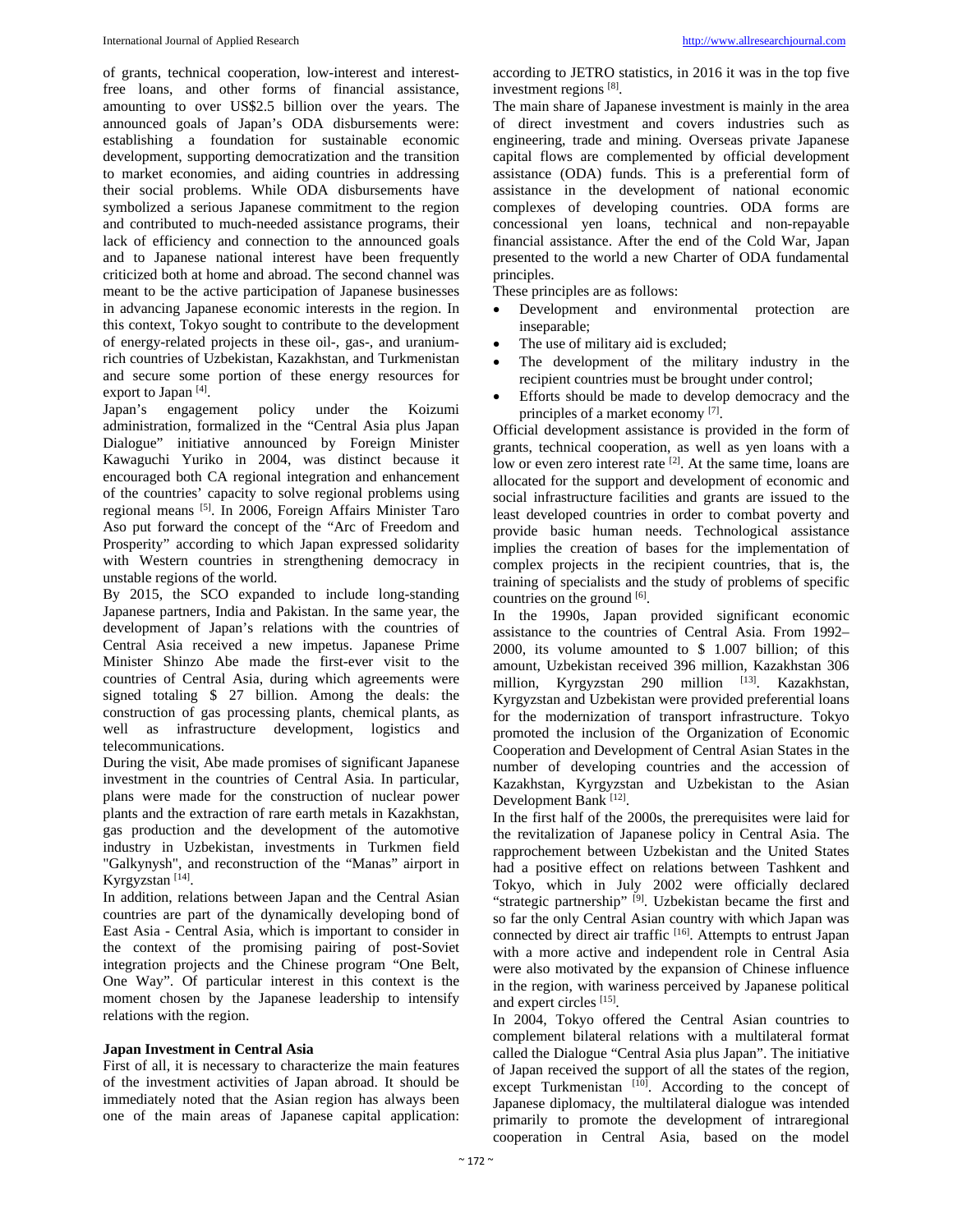implemented by the countries of South-East Asia [11]. In 2006, an Action Plan was adopted providing for the parties to develop a political dialogue, promote economic cooperation, cultural and educational exchange. The main section of the document was devoted to the development in Central Asia with the assistance of Japan, intraregional cooperation in a wide range of areas, including in the fight against terrorism and drug trafficking, social, trade and investment, water and energy, transport and environmental issues, prevention of natural disasters [2].

From 2015, a new period of activation of Japanese politics in Central Asia began. During the visit, Abe made promises of significant Japanese investment in Central Asia. Following the results of the Meeting of the Foreign Ministers of the Central Asian countries and Japan held in spring 2017, was adopted the "road map" on regional cooperation in the field of logistics and transport.

During the meetings of the Japanese leadership with the leaders of the countries of Central Asia, the issue of natural resources occupies a very important place. The importance of importing oil, gas and uranium to Japan from the countries of the region is always relevant. A memorandum on the development of uranium ore mining was signed in Kazakhstan, and work was started on an agreement on the joint development of uranium and other mineral resources. Shinzo Abe continues this tactic. The tour of 2015 allowed Abe to conclude a number of agreements, including: assistance in the construction of natural gas processing plants, natural gas liquefaction plants, gas chemical plants and transport infrastructure facilities. Japan is really interested in resources produced in Central Asia. The most active trade is carried out with Kazakhstan and Uzbekistan, countries rich in resources, which Japan needs. Uzbekistan has both oil and gas as well as significant uranium reserves, and Kazakhstan is a major exporter of oil and gas. Turkmenistan is also rich in gas resources, but exports are largely focused on Russia, Iran and China, so trade with Japan has not yet reached a large scale.

Accordingly, Japan in order to maintain its own energy security, has consistently assisted the development of the mining and manufacturing industries, the logistics and transport infrastructure in the countries of Central Asia, and has achieved some success in this area.

#### **Conclusion**

Assessing the results of energy diplomacy and investment policy of Japan in Central Asia, we can draw the following conclusions: For Japan, Central Asia is not only a region important from a geopolitical point of view, but also a large resource base and a promising market, the key to its own energy security. Much more successfully was the start of cooperation in the development of uranium and rare earth metals, resources of strategic importance to Japan. Tokyo quickly achieved significant results in Kazakhstan and has good prospects for the implementation of a number of projects with Uzbekistan. The growing activity of China and Korea, aimed at gaining access to the region's uranium resources, is pushing Japan to defend its energy interests more resolutely.

The investment strategy of Japan implies the provision of official development assistance through the program to economic assistance to the countries of Central Asia in the form of loans, grants and technological assistance, with particular attention being paid to infrastructure projects and

projects for the extraction and processing of mineral resources. As well, the program documents reflect Japan's intention to develop democracy and market relations in the Central Asian region.

The transition to a more active foreign policy in Central Asia, which began in recent years as part of a general review of foreign policy, will require Japan's extensive use of economic and traditional political instruments of influence, the creation of alliances and coalitions.

#### **References**

- 1. BP, 'BP Statistical Review of World Energy,' (BP, 2017); Petroleum Association of Japan, (Petroleum Association of Japan, 2017).
- 2. "Central Asia plus Japan" Dialogue Action Plan, June 5, 2006. URL:

http://www.mofa.go.jp/region/europe/dialogue/action06 06.html.

- 3. Dadabaev T. Japan's Search for Its Central Asian Policy: Between Idealism and Pragmatism, Asian Survey, 53; 508.
- 4. Dadabaev T. Japan in Central Asia: Strategies, Initiatives, and Neighboring Powers. – Palgrave Macmillan, 2016, (19).
- 5. Dadabaev T. Japan's Central Asian Diplomacy and Its Implications. Central Asia-Caucasus Analyst, 2006, 8(17).
- 6. Dadabaev T. Japan's ODA assistance scheme and Central Asian Engagement: Determinants, trends, expectations, Journal of Eurasian Studies. 2016, 7.
- 7. Fumitaka Furuoka. A History of Japan's Foreign Aid Policy: From Physical Capital to Human Capital. School of Business and Economics, Universiti Malaysia Sabah, 2007.
- 8. Japan's Outward FDI by Country/Region (Balance of Payments basis, net and flow). JETRO. URL: www.jetro.go.jp/en/reports/statistics.html.
- 9. Joint Statement on Friendship, Strategic Partnership and Cooperation between Japan and the Republic of Uzbekistan. Tokyo, 2002. URL: http://www.mofa.go.jp/region/europe/uzbekistan/pv020

7/joint.html.

10. Joint Statement "Central Asia + Japan" Dialogue / Foreign Ministers' Meeting. Astana, August 28, 2004. URL:

http://www.mofa.go.jp/region/europe/dialogue/joint040 8.pdf.

11. Kawaguchi Yo. Speech at the University of World Economy and Diplomacy, Tashkent, 2004. URL:

http://www.mofa.go.jp/region/europe/uzbekistan/speech 0408.html.

- 12. Len Ch. Japan's Central Asian Diplomacy: Motivations, Implications and Prospects for the Region, The China and Eurasia Forum Quarterly. 2005, 3.
- 13. Organization for Economic Development and Cooperation. Official Development Assistance Database. URL: https://data.oecd.org/oda/net-oda.htm.
- 14. Pollmann M. What Did Abe Accomplish in Central Asia? URL: http://thediplomat.com/2015/10/what-didabe-accomplish-in-central-asia.